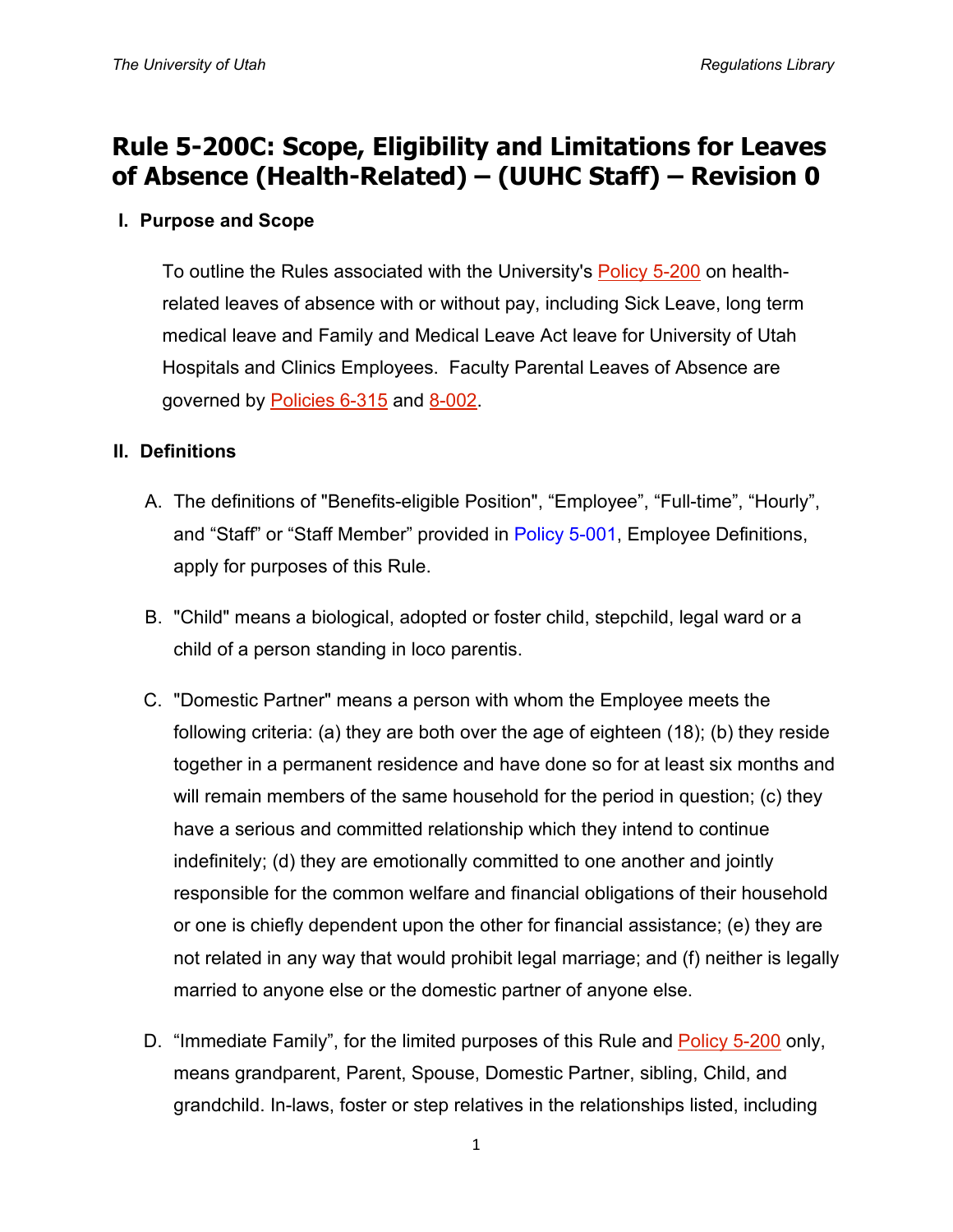relatives of an Employee's Spouse or Domestic Partner, are also included. Immediate Family also includes someone for whom the Employee is Next of Kin.

- E. "Next of Kin" is defined as the closest living relative.
- F. "Non-Faculty Academic Employees" is defined in [Policy 5-001,](http://regulations.utah.edu/human-resources/5-001.php) Comprising Academic Staff, Educational Trainees, Postdoctoral Fellows, and Medical Housestaff (as each of those categories is defined in [Policy 6-309\)](http://regulations.utah.edu/academics/6-309.php).
- G. "Parent" means a biological parent or an individual who performed all parental duties in lieu of a biological parent.
- H. "Responsible Officer" means the cognizant department chairperson, principal investigator, director, dean or University officer who directly supervises the Employee.
- I. "Senior Administrative Officers" includes the University President, Vice Presidents, and other senior administrative officers of the University. See Policy [5-308,](http://regulations.utah.edu/human-resources/5-308.php) Benefits Eligibility Chart, for a list of positions.
- J. "Serious Health Condition" means an illness, injury, impairment, or physical or mental condition as defined in the Family and Medical Leave Act.
- K. "Spouse" means a husband or wife as defined or recognized under Utah law for purposes of marriage in Utah.

#### **III. Rule**

- A. Family and Medical Leave Act ("FMLA") Leave (Leave Without Pay)
	- 1. Eligibility
		- a. An Employee may request leave under the FMLA if the Employee meets the eligibility requirements of the FMLA.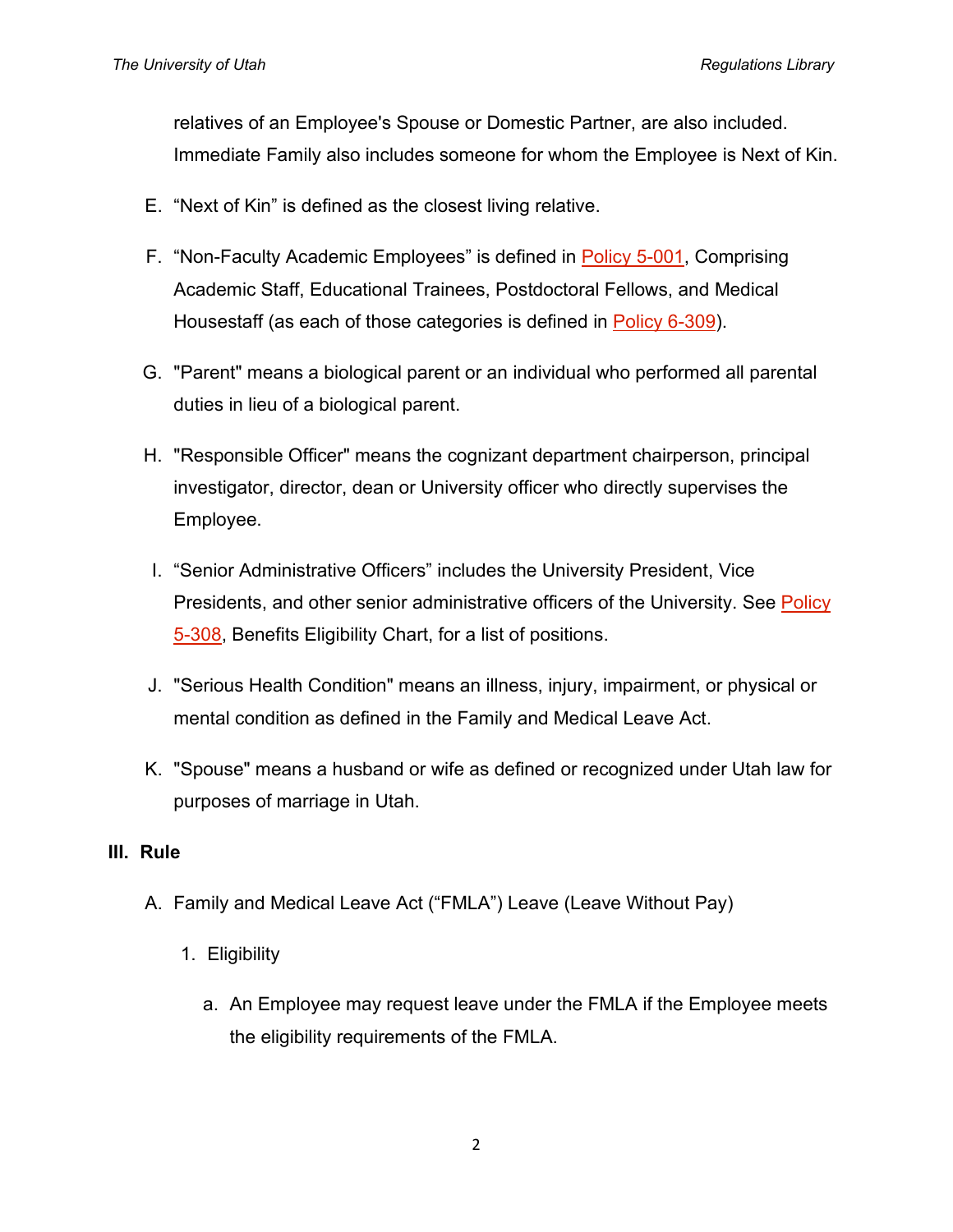*The University of Utah Regulations Library*

- b. An eligible Employee may request and will be granted unpaid FMLA leave for one or more eligible reasons specifically defined in the FMLA.
- c. An eligible Employee may take leave under the FMLA to care for a Parent, Spouse, Child, and/or the Employee's Domestic Partner. For purposes of this Section A only, the term "Child" means a biological, adopted or foster child, stepchild, legal ward or a child of a person standing in loco parentis, who is either under the age of eighteen or over the age of eighteen and incapable of self-care on a daily basis because of a mental or physical disability that substantially limits one or more major life activities.
- d. For purposes of calculating the amount of FMLA leave an eligible Employee may request, the term "during any twelve (12) month period" means a rolling twelve (12) month period measured backward from the date the requested leave will begin.
- 2. Notification and Certification of Need for FMLA Leave
	- a. An eligible Employee must notify UUHC of the need for FMLA in the manner and within the time periods stated in the FMLA.
	- b. Upon proper notification by the Employee, UUHC HR will provide the Employee with information regarding the Employee's rights under the FMLA. The Employee shall be required to submit certification in the manner prescribed by the FMLA to confirm that the reason meets the specifications of the FMLA.
- 3. Substitution (Concurrent Use of Paid Leave and FMLA Leave)

An Employee must substitute any accrued paid leave for any unpaid FMLA leave. Upon exhaustion of any accrued paid leave, the remainder of any FMLA leave will be unpaid. In no case will the combination of paid and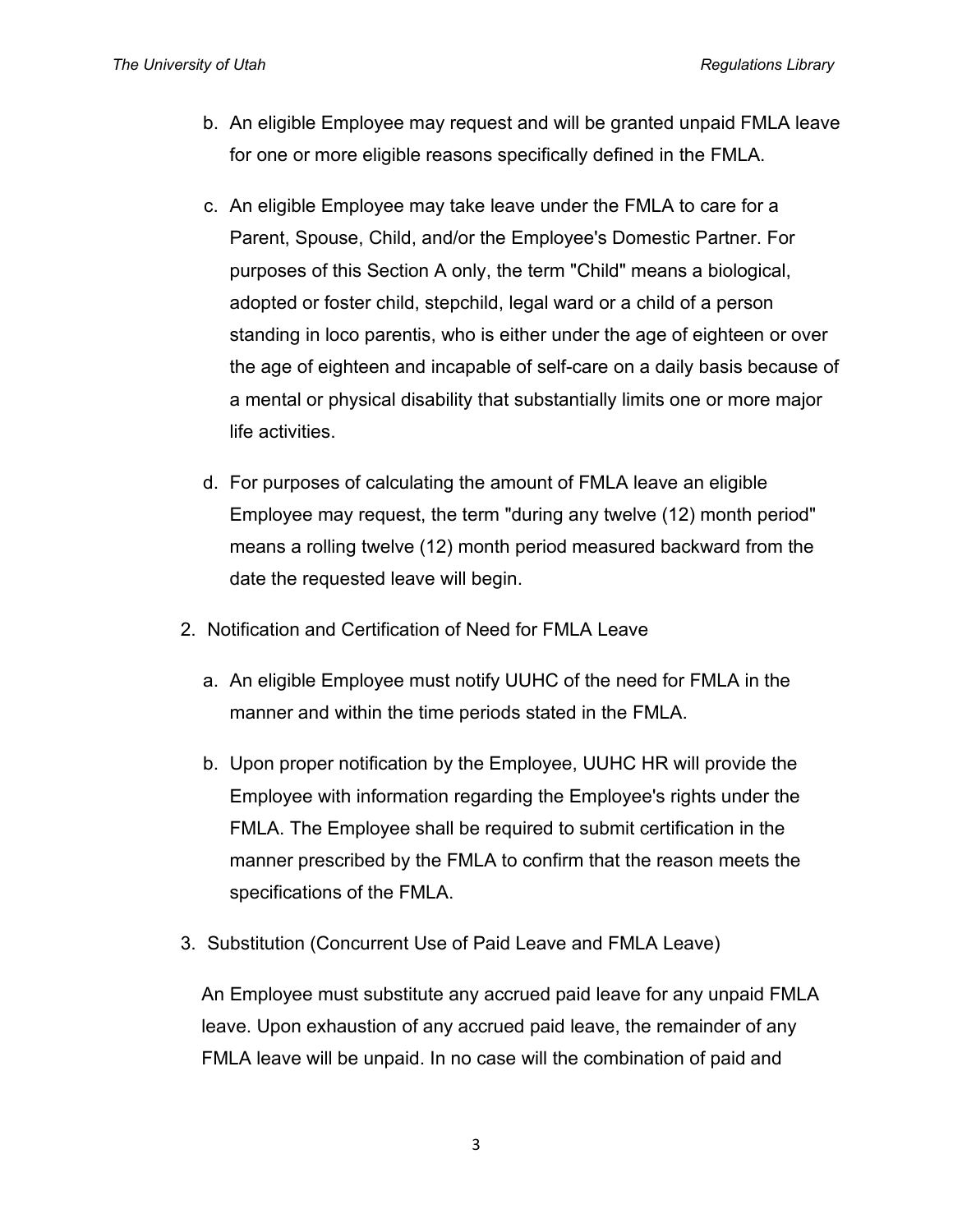unpaid leave used for FMLA purposes exceed the amount of leave provided under the FMLA.

- 4. Benefits and Return from Leave
	- a. An Employee may maintain current benefits during the FMLA leave as if the Employee were actively at work in accordance with the FMLA. The Employee will be responsible for paying the Employee's share of the premiums for such coverage.
	- b. Unless the Employee is separated as a result of a reduction in force or end of a contract, an Employee who takes an FMLA leave for the intended purpose of the leave shall be entitled, on timely return from the leave and completion of all required documentation, to be restored to the position of employment in accordance with the requirements of the FMLA.
- B. Americans with Disabilities Act ("ADA") Reasonable Accommodation

An Employee who is a qualified individual with a disability (as defined under the ADA) and who is not eligible for leave under the FMLA or who is unable to return to work at the end of FMLA leave, may apply for a reasonable accommodation under the ADA pursuant to [Policy 5-117.](http://regulations.utah.edu/human-resources/5-117.php) Additional leave, a job reassignment, or other more appropriate accommodation may be approved, unless the accommodation would be an undue hardship for the UUHC.

- C. Other Medical Leave (Leave Without Pay)
	- 1. Under certain circumstances, the University may permit an Employee who has exhausted all accruals and FMLA leave or an Employee who is not eligible for FMLA leave to take a medical leave with or without reinstatement for the Employee's own Serious Health Condition.
		- a. Option A Medical Leave with Reinstatement: An Employee who has been on leave because of the Employee's own Serious Health Condition, including any time credited to PTO or FMLA leave or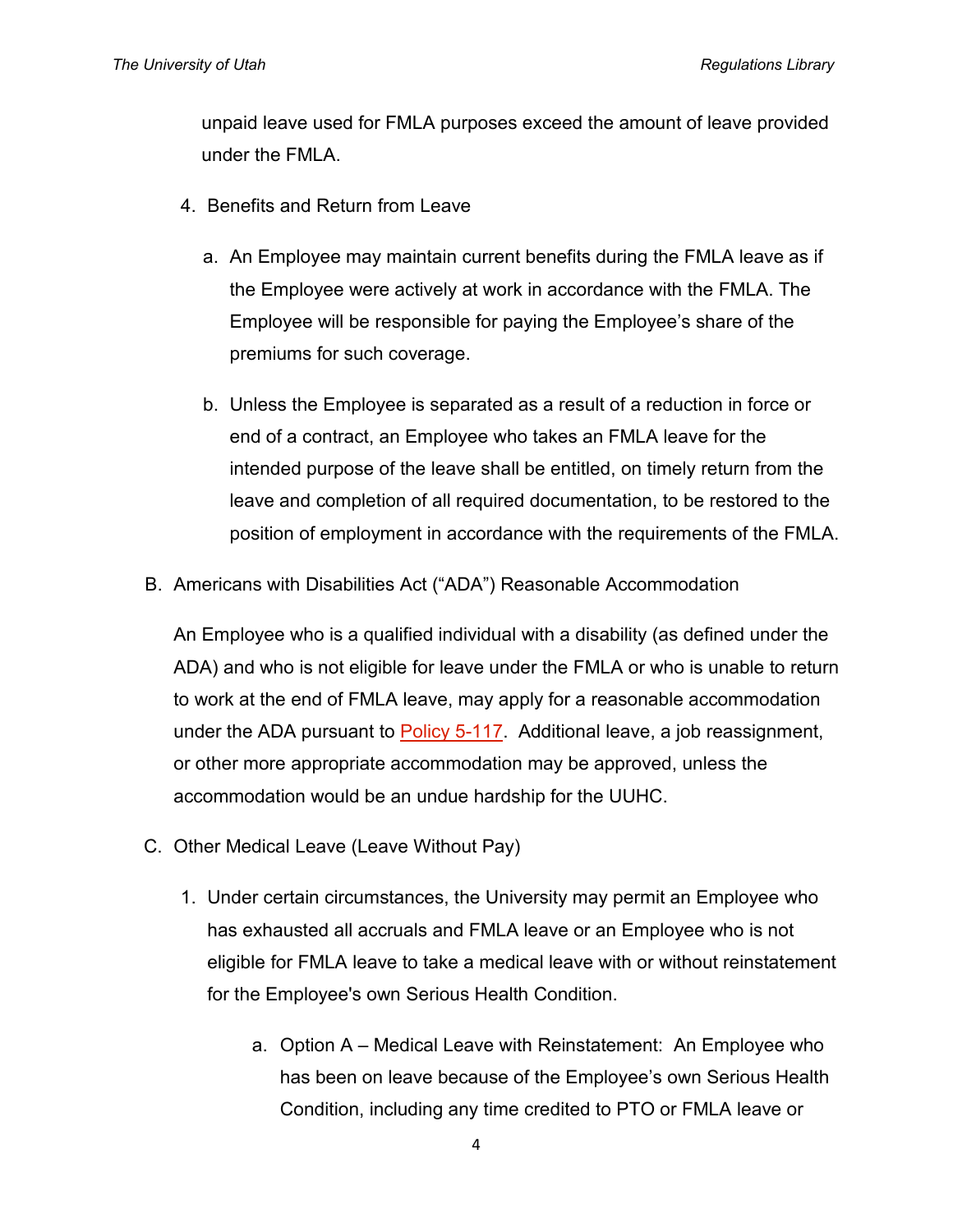accrued vacation, for 12 weeks or less during any twelve month period prior to the date of return to work shall be restored to the position of employment held when the leave commenced or to an equivalent position with equivalent employment benefits, pay and other terms and conditions of employment.

- b. Option B Medical Leave without Reinstatement (benefits extension only): If reinstatement is determined not to be feasible by the Responsible Officer, the eligible Employee will be separated from the Employee's current position and placed on a medical leave of absence without reinstatement that will allow the Employee to retain health care coverage and certain University benefits for a limited period of time. In the event an Employee approved for leave with reinstatement is unable to return to work at the end of the 12 week period, the employee will continue leave under Medical Leave without Reinstatement. The University has no obligation to reinstate, or to make any effort to reinstate, an Employee who is under this leave. An application for reinstatement in such cases shall be treated as an application for initial employment.
- 2. An Employee on medical leave, either with or without reinstatement, during the first six months of leave may continue to use accrued PTO. In the event the Employee receives pay during a pay period, the employing department will continue to pay the University cost of health care, life insurance, and disability insurance coverage and the Employee will only be required to pay the Employee rate.
- D. Employee Benefits During Health-Related Leaves of Absence
	- 1. Time-Related Benefits

5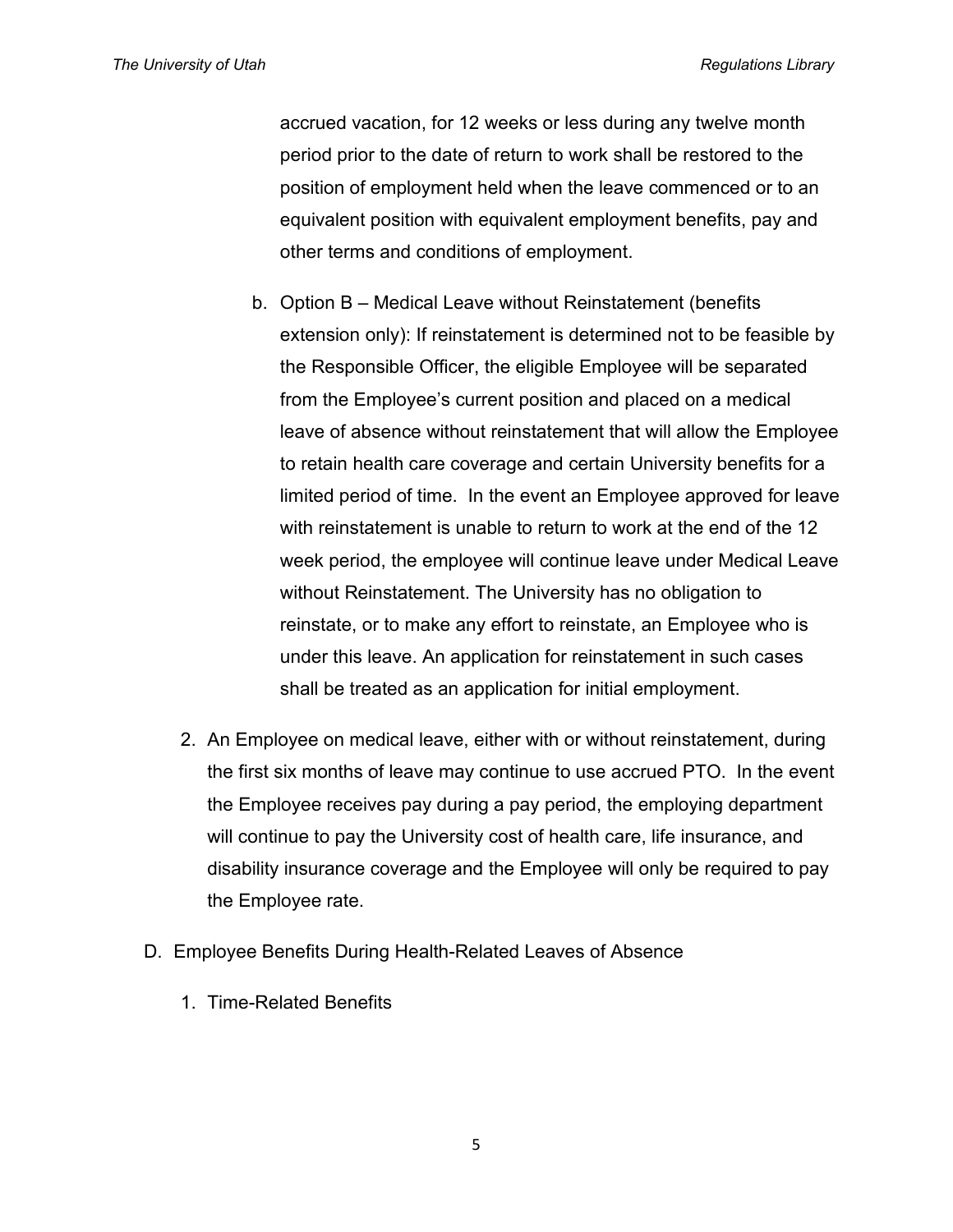Longevity for purposes of accruing PTO is not lost during the preceding leaves without pay. However, PTO Leave benefits do not accrue during unpaid leaves.

- 2. Retirement and Insurance Benefits
	- a. While an Employee receives pay using PTO and Extended Sick Leave, retirement contributions will continue and the University will continue to contribute toward health coverage, life insurance, and disability insurance.
	- b. To the extent FMLA leave is paid, retirement and benefit contributions will continue to be paid by the University on the same basis as if the Employee had continued in employment for the duration of the leave. To the extent FMLA leave is unpaid, retirement benefits will not be paid by UUHC during the leave. Employer contributions for other benefits will continue on the same basis as if the Employee had continued in employment for the duration of the leave, provided the Employee pays the Employee's share of the premium and returns to work at the end of the leave.
	- c. During an unpaid medical leave either with or without reinstatement, retirement and other benefits are not paid by the University. An Employee on medical leave, however, may elect to continue the Employee's health care coverage and certain other benefits for a limited period of time by paying for such benefits.
- 3. Other Benefits

Other benefits, including tuition reduction, ticket discounts, and parking privileges continue during a health-related leave of absence.

# **IV. Procedures, Guidelines, Forms, and other Related Resources**

6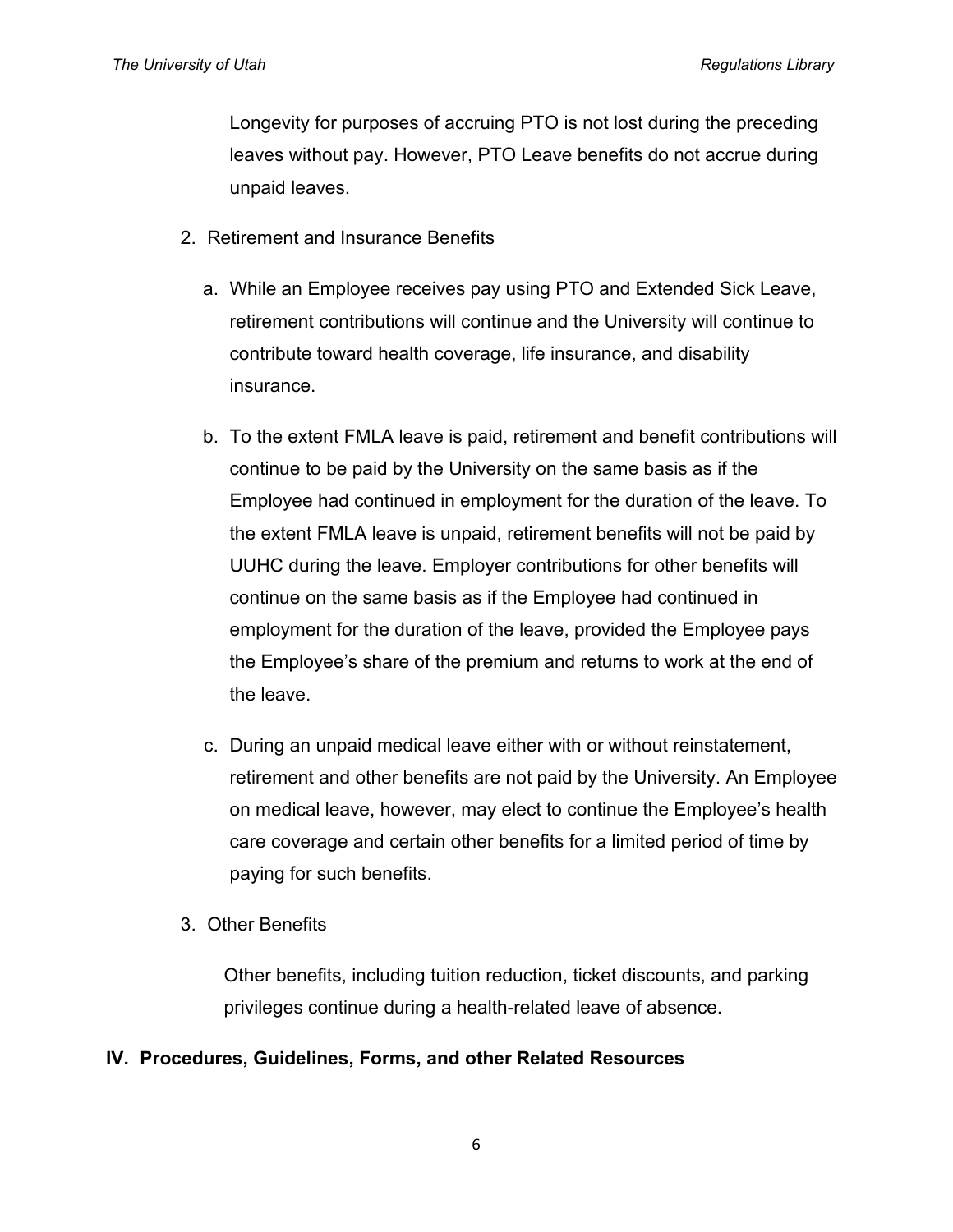Procedure 5-200B: Procedures for Leaves of Absence (Health-Related) – (UUHC Staff)

### **V. References**

[Policy 5-001:](http://regulations.utah.edu/human-resources/5-001.php) Employee Definitions

[Policy 5-117:](http://regulations.utah.edu/human-resources/5-117.php) ADA Policy, Reasonable Accommodation and Access

[Rule 5-200B:](http://regulations.utah.edu/human-resources/rules/rule_5-200B.php) Paid Time Off for University of Utah Hospitals and Clinics Staff Members

[Policy 5-201:](http://regulations.utah.edu/u-organizations/2-001.php) Leaves of Absence (Non Health-Related)

[Policy 5-301:](http://regulations.utah.edu/human-resources/5-301.php) Vacation Policy

[Policy 5-303:](http://regulations.utah.edu/human-resources/5-303.php) University Insurance Programs

29 Code of Federal Regulations 825.100 et seq., Family and Medical Leave Act Regulations, as amended

#### **VI. Contacts**

Policy Owner: (primary contact person for questions and advice): UUHC's Director of Benefits is responsible for the application of this Policy to all University of Utah Hospitals and Clinics Employees.

Policy Officer: University of Utah Hospitals and Clinics' Chief Human Resources Officer. Only the Chief Human Resources Officer or designee has the authority to grant exceptions to this Policy.

# **VII. History**

Current Version: Revision 0, effective date: December 6, 2016

Approved by Academic Senate: December 6, 2016